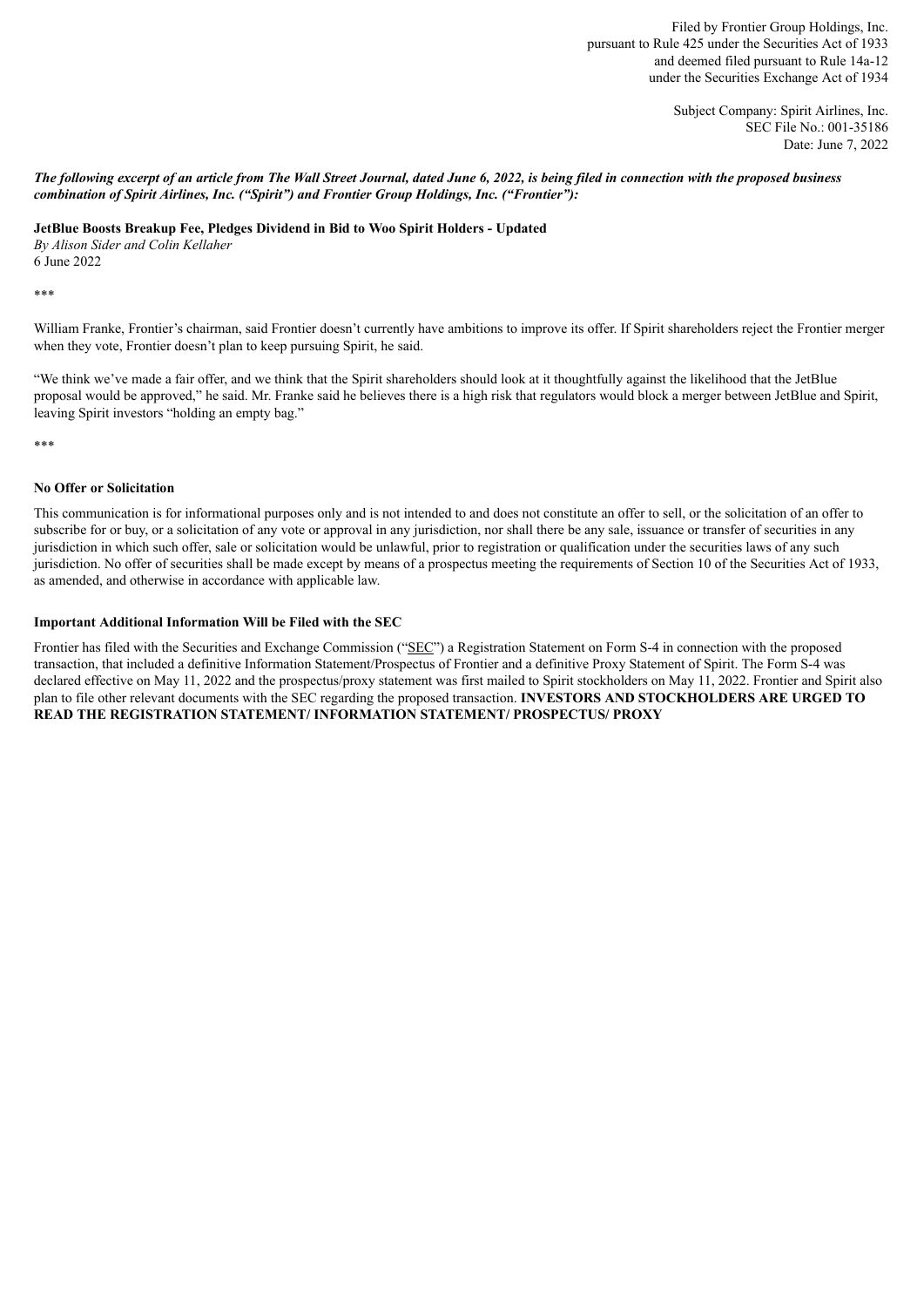**STATEMENT AND ANY OTHER RELEVANT DOCUMENTS TO BE FILED BY FRONTIER OR SPIRIT WITH THE SEC IN THEIR ENTIRETY CAREFULLY WHEN THEY BECOME AVAILABLE BECAUSE THEY WILL CONTAIN IMPORTANT INFORMATION ABOUT FRONTIER, SPIRIT, THE PROPOSED TRANSACTIONS AND RELATED MATTERS.** Investors and stockholders will be able to obtain free copies of the Registration Statement and the definitive Information Statement/Proxy Statement/Prospectus and other documents filed with the SEC by Frontier and Spirit through the website maintained by the SEC at www.sec.gov. In addition, investors and stockholders will be able to obtain free copies of the information statement and the proxy statement and other documents filed with the SEC by Frontier and Spirit on Frontier's Investor Relations website at https://ir.flyfrontier.com and on Spirit's Investor Relations website at https://ir.spirit.com.

## **Participants in the Solicitation**

Frontier and Spirit, and certain of their respective directors and executive officers, may be deemed to be participants in the solicitation of proxies in respect of the proposed transactions contemplated by the Merger Agreement. Information regarding Frontier's directors and executive officers is contained in Frontier's definitive proxy statement, which was filed with the SEC on April 13, 2022. Information regarding Spirit's directors and executive officers is contained in Spirit's definitive proxy statement, which was filed with the SEC on March 30, 2022.

#### **Cautionary Statement Regarding Forward-Looking Information**

Certain statements in this communication, including statements concerning Frontier, Spirit, the proposed transactions and other matters, should be considered forward-looking within the meaning of the Securities Act of 1933, as amended, the Securities Exchange Act of 1934, as amended, and the Private Securities Litigation Reform Act of 1995. These forward-looking statements are based on Frontier's and Spirit's current expectations and beliefs with respect to certain current and future events and anticipated financial and operating performance. Such forward-looking statements are and will be subject to many risks and uncertainties relating to Frontier's and Spirit's operations and business environment that may cause actual results to differ materially from any future results expressed or implied in such forward looking statements. Words such as "expects," "will," "plans," "intends," "anticipates," "indicates," "remains," "believes," "estimates," "forecast," "guidance," "outlook," "goals," "targets" and other similar expressions are intended to identify forward-looking statements. Additionally, forward-looking statements include statements that do not relate solely to historical facts, such as statements which identify uncertainties or trends, discuss the possible future effects of current known trends or uncertainties, or which indicate that the future effects of known trends or uncertainties cannot be predicted, guaranteed, or assured. All forward-looking statements in this communication are based upon information available to Frontier and Spirit on the date of this communication. Frontier and Spirit undertake no obligation to publicly update or revise any forward-looking statement, whether as a result of new information, future events, changed circumstances, or otherwise, except as required by applicable law. All written and oral forward-looking statements concerning the Frontier merger or other matters addressed in this communication and attributable to Frontier, Spirit, or any person acting on their behalf are expressly qualified in their entirety by the cautionary statements contained or referred to in this communication.

Actual results could differ materially from these forward-looking statements due to numerous factors including, without limitation, the following: the occurrence of any event, change or other circumstances that could give rise to the right of one or both of the parties to terminate the merger agreement; failure to obtain applicable regulatory or Spirit stockholder approval in a timely manner or otherwise and the potential financial consequences thereof; failure to satisfy other closing conditions to the proposed transactions; failure of the parties to consummate the transaction; risks that the new businesses will not be integrated successfully or that the combined companies will not realize estimated cost savings, value of certain tax

 $\mathcal{L}$